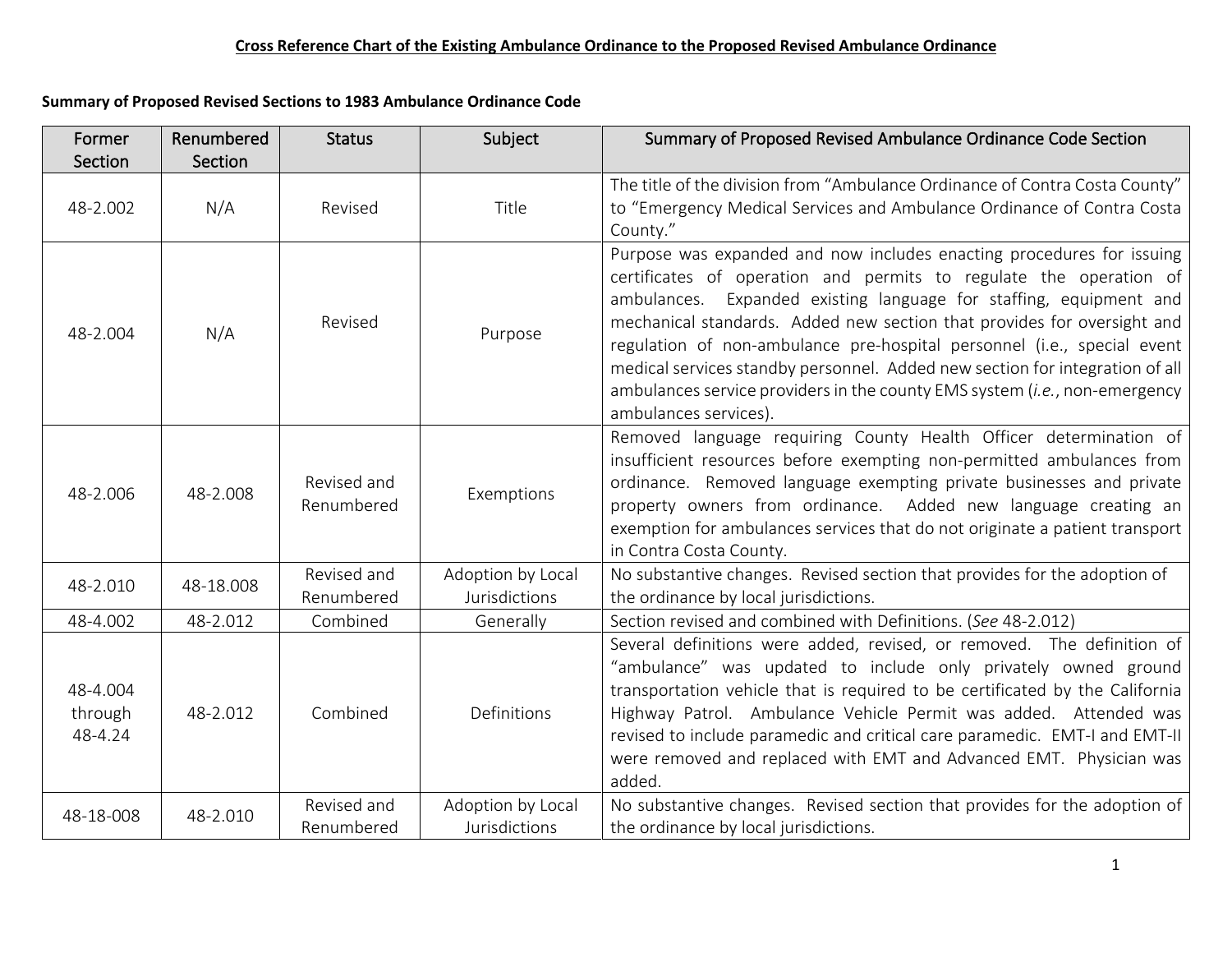| 48-18.010 | 48-4.002  | Revised and<br>Renumbered | Designation of Local<br><b>EMS Agency</b> | Added specific Health and Safety Code section. Removed Health Officer as<br>administrator of EMS program. Removed reference to EMT-II.                                                                                                                                                                                                                                                                                                                                                                                                                                                                                                                                                                                                                                                                                                                                                                                                                                                                                                                               |
|-----------|-----------|---------------------------|-------------------------------------------|----------------------------------------------------------------------------------------------------------------------------------------------------------------------------------------------------------------------------------------------------------------------------------------------------------------------------------------------------------------------------------------------------------------------------------------------------------------------------------------------------------------------------------------------------------------------------------------------------------------------------------------------------------------------------------------------------------------------------------------------------------------------------------------------------------------------------------------------------------------------------------------------------------------------------------------------------------------------------------------------------------------------------------------------------------------------|
| 48-16.005 | 48-6.002  | Revised and<br>Renumbered | Ambulance Service<br>Agreements           | No substantive changes. Revised to remove extraneous and non-pertinent<br>language. Subsection (d) added to exempt fire protection districts that are<br>not required to competitively bid for ambulance services from obtaining a<br>certificate of operation.                                                                                                                                                                                                                                                                                                                                                                                                                                                                                                                                                                                                                                                                                                                                                                                                      |
| 48-6.004  | 48-16.008 | Revised and<br>Renumbered | Compulsory<br>Ambulance Service           | No substantive changes. Revised to remove extraneous and non-pertinent<br>language.                                                                                                                                                                                                                                                                                                                                                                                                                                                                                                                                                                                                                                                                                                                                                                                                                                                                                                                                                                                  |
| 48-8.010  | 48-6.004  | Revised and<br>Renumbered | <b>Application - Forms</b>                | No substantive changes.                                                                                                                                                                                                                                                                                                                                                                                                                                                                                                                                                                                                                                                                                                                                                                                                                                                                                                                                                                                                                                              |
| 48-8.012  | 48-6.006  | Revised and<br>Renumbered | Application $-$<br>Required Data          | Several substantive changes and additions to required data for applications<br>for Certificate of Operations.<br>Examples include requirements for<br>corporations, joint ventures, partnerships and limited partnerships and<br>ownership shares; requirements for disclosure of business, trade or fictitious<br>business name used or proposed to be used; new subsection requiring copy<br>of articles of incorporation for corporate applicants.                                                                                                                                                                                                                                                                                                                                                                                                                                                                                                                                                                                                                |
| 48-8.014  | 48-6.008  | Revised and<br>Renumbered | Applicant-<br>Investigation               | Added provision requiring LEMSA, within 60 days of an application, to make<br>a determination whether the applicant is licensed or permitted by the<br>California Highway Patrol as an ambulance service; if the applicant is able to<br>provide the requested service; the applicant meets the requirements of the<br>ordinance; other applicable laws ordinances, regulations, and the policies of<br>the LEMSA; the applicant made any false statement in the application; the<br>applicant failed to disclose facts pertinent to the application process; the<br>applicant previously provided ambulance service in California or any other<br>state; the applicant previously held or currently holds an ambulance license<br>or permit which has or has not been renewed by the California Highway<br>Patrol, the application previously held a Contra Costa County ambulance<br>service permit or certificate of operation; and, whether the equipment of the<br>applicant's vehicle, including radios, is in good working order and passes an<br>inspection. |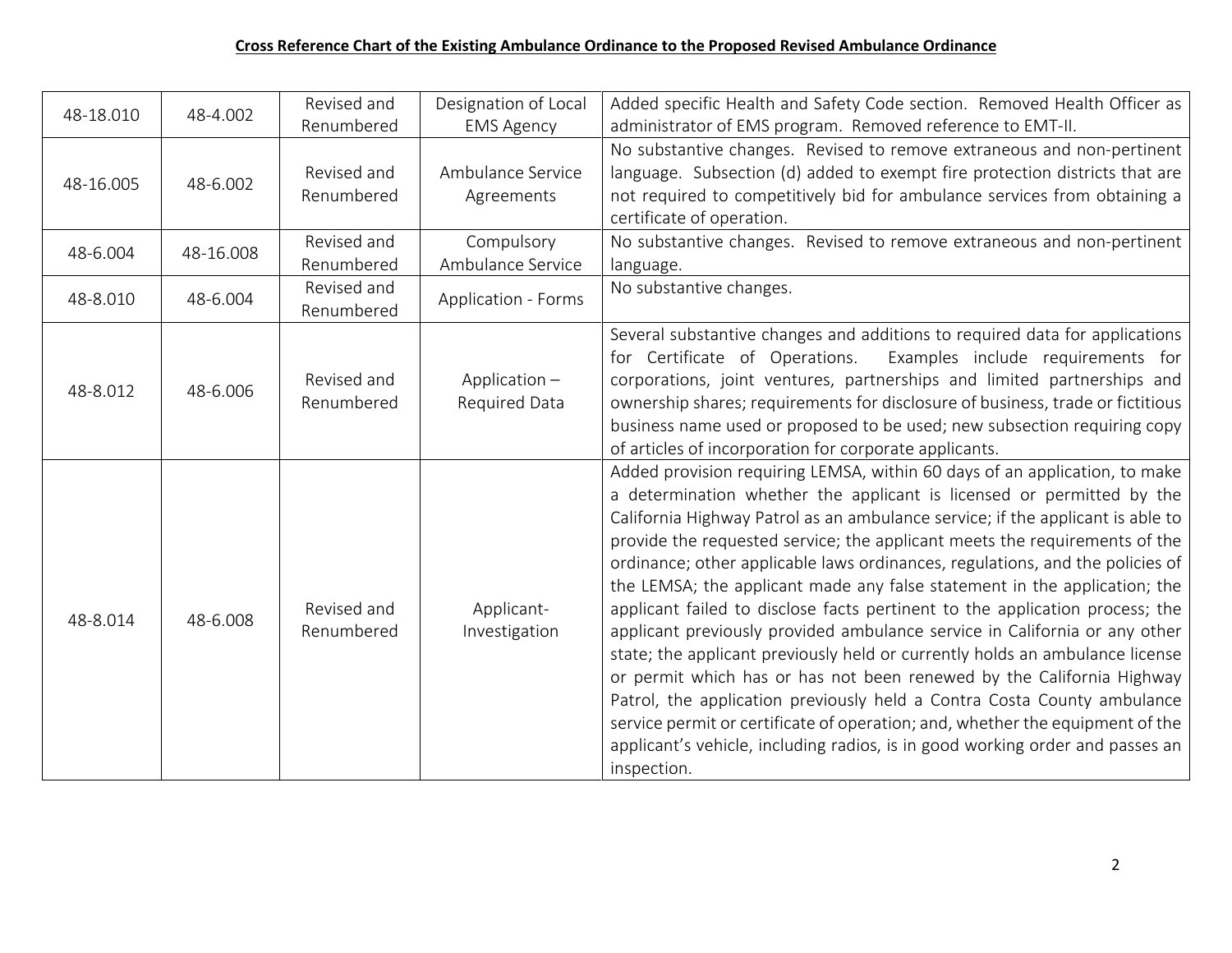| 48-8.016  | 48-6.012  | Revised and<br>Renumbered | Approval/Denial of<br>Application for COO          | Sets forth requirements for notification or denial of application; specifies that<br>no Certificate of Operation will be issued until an ambulance permit has been<br>issued for all the applicant's ambulances.                                                                                                                       |
|-----------|-----------|---------------------------|----------------------------------------------------|----------------------------------------------------------------------------------------------------------------------------------------------------------------------------------------------------------------------------------------------------------------------------------------------------------------------------------------|
| 48-8.018  | 48-6.013  | Revised and<br>Renumbered | Appeal of Denial of<br>Certificate of<br>Operation | Sets forth the procedure to appeal a denial of an application for Certificate<br>of Operation.                                                                                                                                                                                                                                         |
| 48-8.020  | 48-6.014  | Revised and<br>Renumbered | Term                                               | Changes the term of a Certificate of Operation (formerly a permit) from three<br>years to two years. Added language regarding the section's construction and<br>vested property rights in renewal, extension, or continuance of Certificate of<br>Operation after it expires.                                                          |
| 48-8.028  | 48-6.016  | Revised and<br>Renumbered | Temporary Certificate<br>of Operation              | Section was updated to limit issuance of temporary Certificate of Operation<br>to 90 days. Eliminated existing language that required all conditions for<br>issuance of Certificate of Operation be met before issuance of temporary<br>Certificate of Operation.                                                                      |
| 48-8.042  | 48-6.018  | Revised and<br>Renumbered | Change of Data                                     | No substantive changes. Revised to remove extraneous and non-pertinent<br>language; updated references to other sections of ordinance.                                                                                                                                                                                                 |
| 48-10.014 | 18-8.002  | Revised and<br>Renumbered | Vehicle Compliance                                 | Sets forth minimum requirements for operation of an ambulance vehicle.<br>Language added to require ambulances to meet LEMSA's minimum<br>equipment list requirements and that ambulance vehicles must be in a safe<br>mechanical condition. Also establishes requirement that ambulance must be<br>in a clean and sanitary condition. |
| 48-12.002 | 48-12.002 | Revised                   | Ambulance Personnel                                | Section was updated to add additional minimum requirements for<br>ambulance personnel; requirements for training in the use of all equipment<br>on the ambulance; requirement for completion of EMS system orientation;<br>establishes minimum age for EMT personnel.                                                                  |
| 48-12.008 | 48-12.004 | Revised and<br>Renumbered | Uniforms and<br>Appearance                         | Section was updated to remove extraneous and non-pertinent language.<br>Subsection was added to require EMT students and paramedic interns to<br>wear a uniform that conspicuously identifies them as a paramedic intern or<br>EMT student.                                                                                            |
| 48-14.010 | 48-18.002 | Revised and<br>Renumbered | Dispatching                                        | No substantive changes. Section was updated to remove extraneous and<br>non-pertinent language.                                                                                                                                                                                                                                        |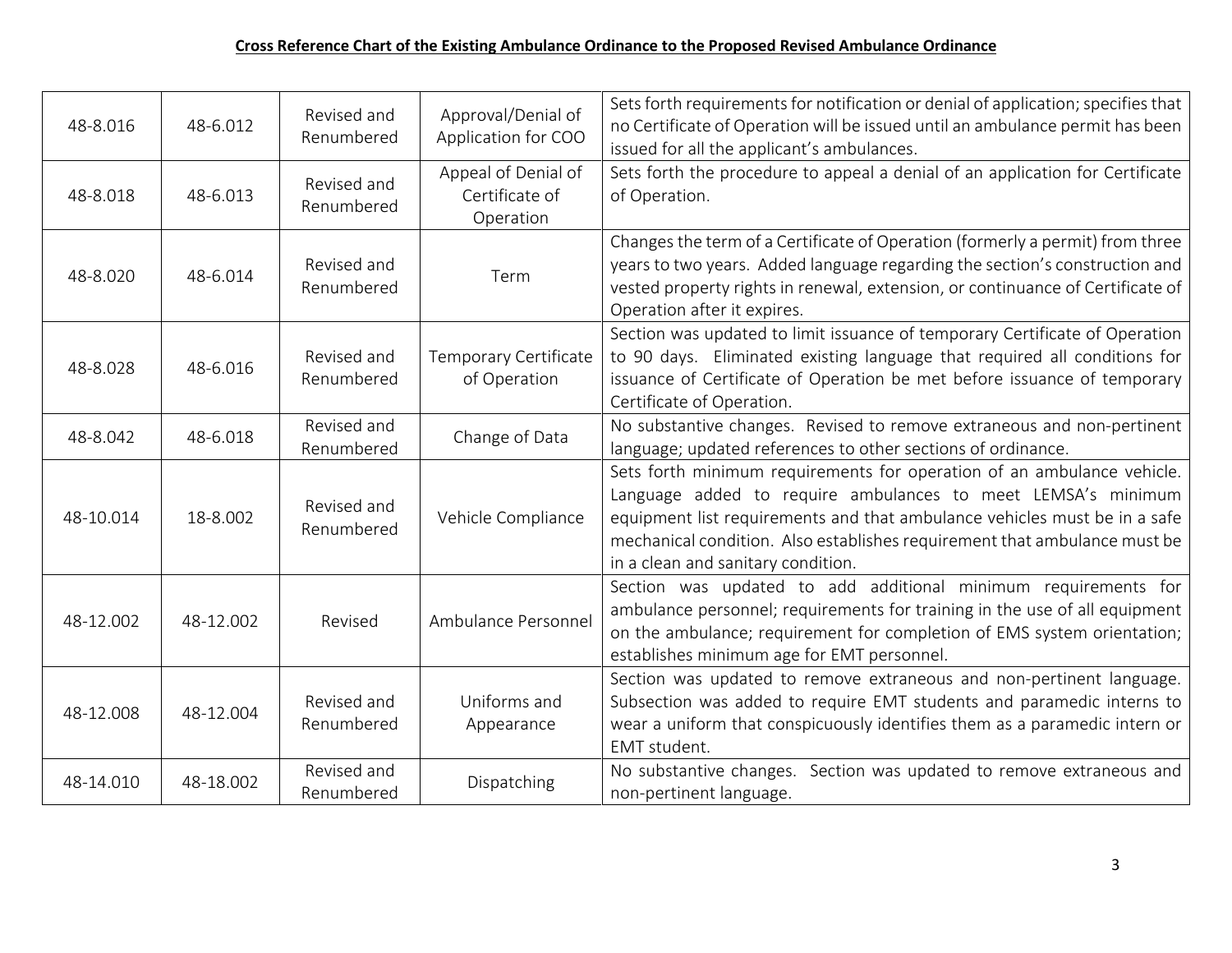| 48-16.202  | 48-20.002 | Revised and | Enforcement                  | No substantive changes. Section was updated to remove extraneous and           |
|------------|-----------|-------------|------------------------------|--------------------------------------------------------------------------------|
|            |           | Renumbered  | Authority                    | non-pertinent language.                                                        |
| 48-16.204  | 48-20.004 | Revised and | Investigations               | No substantive changes. Section was updated to remove extraneous and           |
|            |           | Renumbered  |                              | non-pertinent language.                                                        |
| 48-16.206  | 48-20.004 | Revised and | <b>Violations Prohibited</b> | Section was updated to remove extraneous and<br>No substantive changes.        |
|            |           | Renumbered  |                              | non-pertinent language.                                                        |
| 48-16.602  | 48-14.002 | Revised and | Suspension and               | No substantive changes. Section was updated to remove extraneous and           |
|            |           | Renumbered  | <b>Revocation Authority</b>  | non-pertinent language.                                                        |
|            |           | Revised and |                              | Section was updated to clarify notice requirements; establishes 15-day         |
| 48-16.604  | 48-14.004 | Renumbered  | Notice Issuance              | timeline for ambulance service provider to correct violation or appeal a       |
|            |           |             |                              | suspension or revocation.                                                      |
| 48-16.610  | 48-14.008 | Revised and | <b>Emergency Action</b>      | Section was revised to conform language to current law and procedure.          |
|            |           | Renumbered  |                              |                                                                                |
|            |           | Revised and |                              | Section was updated to revise process for appeal of action to suspend or       |
| 48-16.1002 | 48-14.004 | Renumbered  | Appeal - Filing              | revoke Certificate of Operation. Section set forth requirements for written    |
|            |           |             |                              | notice of appeal.                                                              |
|            |           |             |                              | Section was updated to revise process for appeal hearing on suspension of      |
|            |           |             |                              | revocation of a Certificate of Operation. Section was updated to require       |
| 48-16.1004 | 48-14.006 | Revised and | Hearing                      | LEMSA director or designee to hear appeals of permit officer's decision to     |
|            |           | Renumbered  |                              | suspend or revoke a Certificate of Operation; allows for the appointment of    |
|            |           |             |                              | an administrative law judge to hear appeals. Section allows for the electronic |
|            |           |             |                              | recording of hearings.                                                         |
| 48.20.012  | 48-18.003 | Revised and | Unauthorized                 | No substantive changes. Section was updated to remove extraneous and           |
|            |           | Renumbered  | Response                     | non-pertinent language.                                                        |
| 48-20.016  | 48-18.006 | Revised and | Responsible                  | No substantive changes. Section was updated to remove extraneous and           |
|            |           | Renumbered  | Advertising                  | non-pertinent language.                                                        |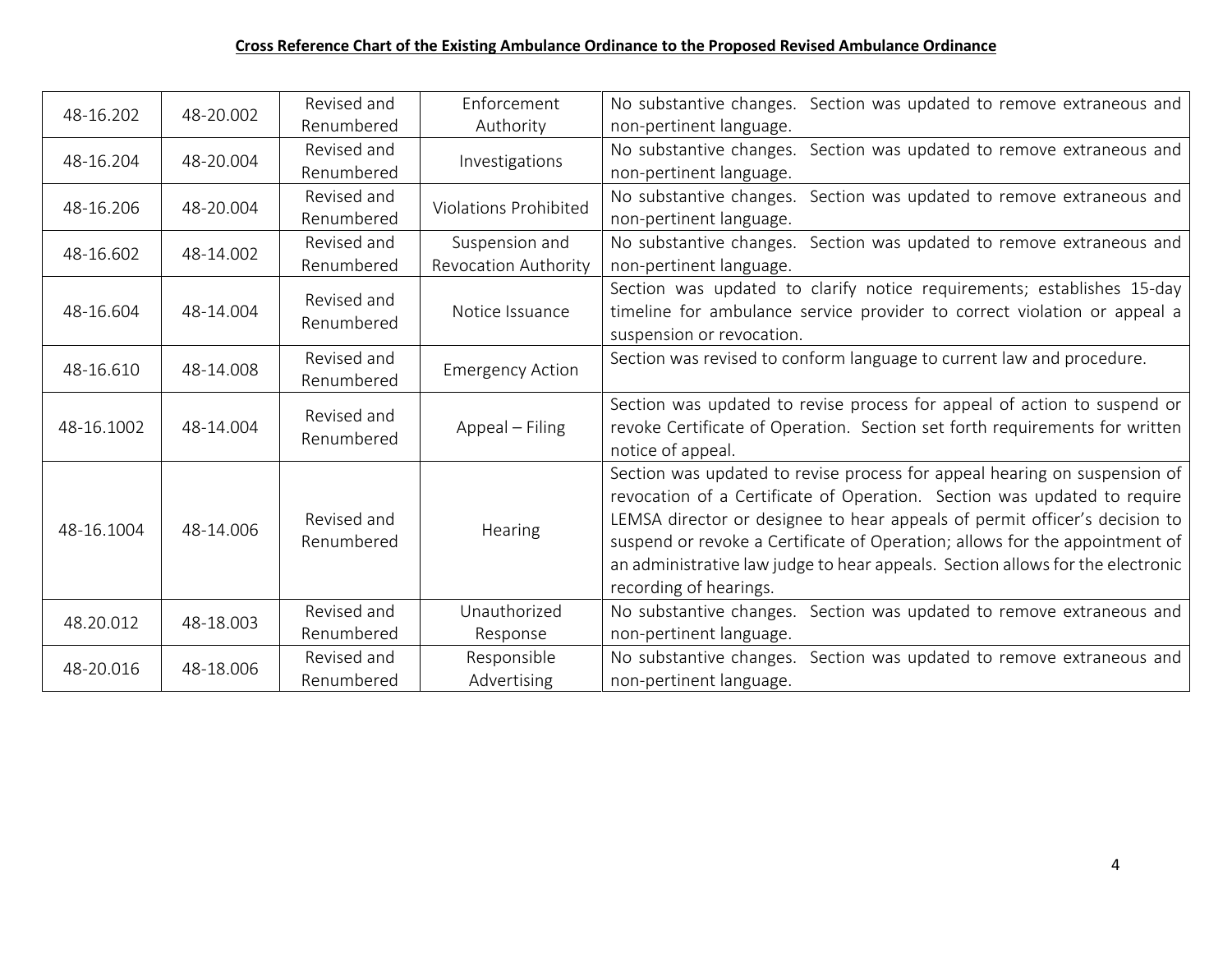# **Summary of Proposed New Sections to 1983 Ambulance Ordinance Code (No Former Counterpart)**

| <b>New</b> | Subject                                     | Summary of Proposed New or Revised Ambulance Ordinance Code Section                                                                                                                                                                                                                                                                                                                                                                                                                                                                                                                                                                                                                                           |
|------------|---------------------------------------------|---------------------------------------------------------------------------------------------------------------------------------------------------------------------------------------------------------------------------------------------------------------------------------------------------------------------------------------------------------------------------------------------------------------------------------------------------------------------------------------------------------------------------------------------------------------------------------------------------------------------------------------------------------------------------------------------------------------|
| Section    |                                             |                                                                                                                                                                                                                                                                                                                                                                                                                                                                                                                                                                                                                                                                                                               |
| 48-4.004   | Ordinance Administration                    | Section added to provide authority to the LEMSA to promulgate rules, regulations, policies,<br>procedures, training requirements, medical equipment provisions and treatment guidelines as<br>reasonable necessary to effectuate the purpose of the ordinance, including ambulance personnel<br>requirements, vehicle requirements, clinical, operational and EMS dispatch standards and protocols;<br>clinical and operations data reports; emergency and disaster operations; and communications<br>Requires LEMSA to codify any rules, regulations, policies, procedures, training<br>systems.<br>requirements, medical equipment provisions and treatment guidelines enacted pursuant to this<br>section. |
| 48-8.002   | Certificate of Operation                    | Section added to require Certificate of Operation before a person may furnish, operate, conduct,<br>maintain or otherwise engage in, advertise, offer, or profess to engage in, ambulance service within<br>Contra Costa County.                                                                                                                                                                                                                                                                                                                                                                                                                                                                              |
| 48-8.004   | Ambulance Permit                            | Section added to require a permit for each ambulance before an ambulance may be operated within<br>Contra Costa County.                                                                                                                                                                                                                                                                                                                                                                                                                                                                                                                                                                                       |
| 48-8.006   | <b>Emergency Response Vehicle</b><br>Permit | Section added to require a vehicle permit for emergency response vehicles.                                                                                                                                                                                                                                                                                                                                                                                                                                                                                                                                                                                                                                    |
| 48-8.008   | California Highway Patrol<br>Report         | Section added to require that all ambulances not otherwise exempted by law carry a valid CHP<br>inspection report and permit authorizing the use of the vehicle as an ambulance.                                                                                                                                                                                                                                                                                                                                                                                                                                                                                                                              |
| 48-8.022   | <b>Existing Permit to Operate</b>           | Section added to address status pf existing permit holders upon adoption of new ordinance.<br>Requires existing permit holders to obtain Certificate of Operation upon expiration of existing permit.                                                                                                                                                                                                                                                                                                                                                                                                                                                                                                         |
| 48-8.024   | Renewal of Certificate of<br>Operation      | Section added to specify requirements for renewal of Certificate of Operation.                                                                                                                                                                                                                                                                                                                                                                                                                                                                                                                                                                                                                                |
| 48-8.026   | <b>Additional Ambulances</b>                | Section added to establish procedure and requirements to add ambulances to the fleet of an existing<br>ambulance service that holds a Certificate of Operation; establishes requirement for ambulance<br>inspection and fee for inspection.                                                                                                                                                                                                                                                                                                                                                                                                                                                                   |
| 48-8.030   | <b>Application Fee</b>                      | Section added to establish a non-refundable application fee for each Certificate of Operation,<br>Ambulance Permit, Emergency Response Vehicle Permit, or Special Event Medical Standby Services<br>Permit.                                                                                                                                                                                                                                                                                                                                                                                                                                                                                                   |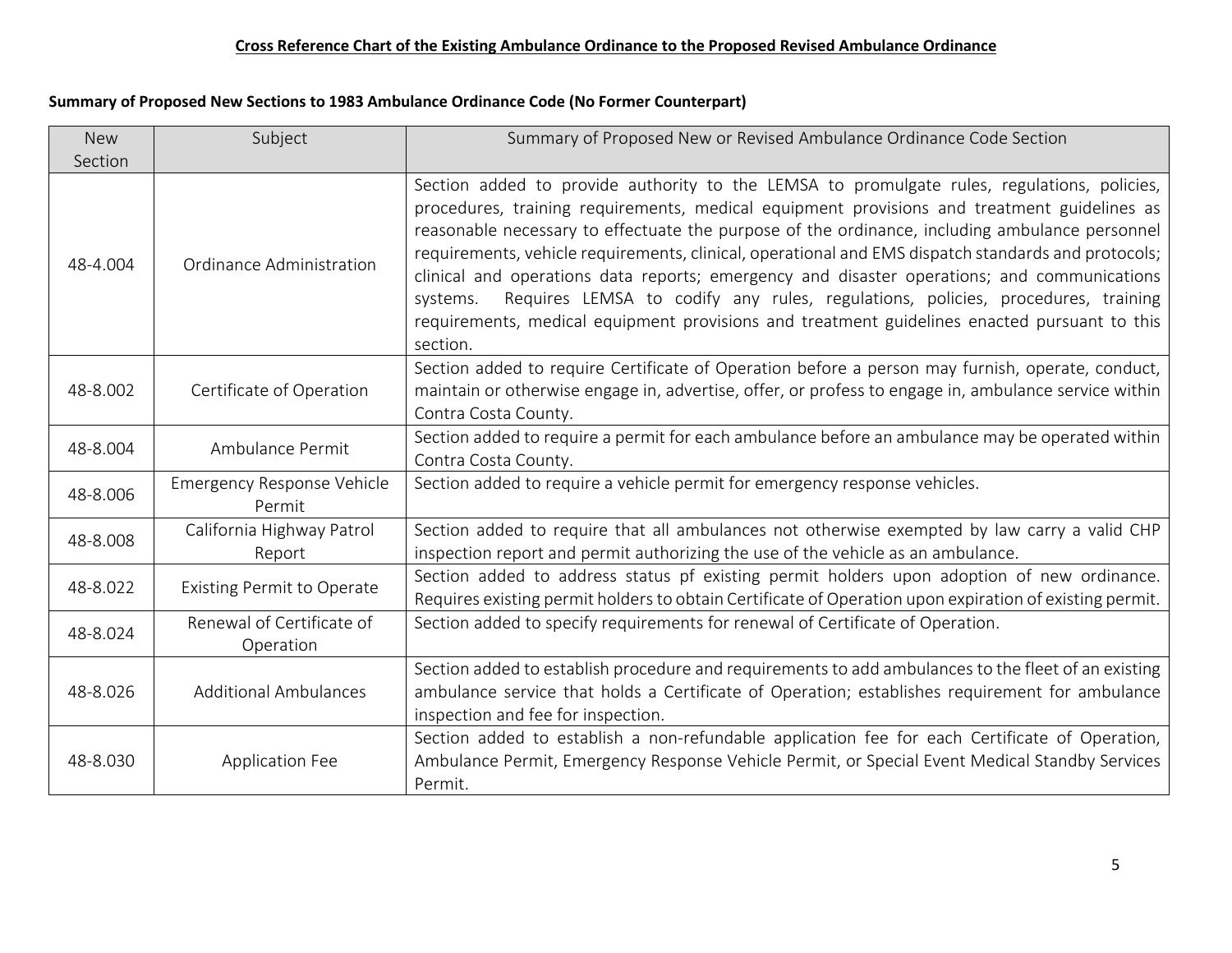| 48-8.032  | Temporary Certificate of            | Section added to establish a non-refundable application fee for each temporary Certificate of       |
|-----------|-------------------------------------|-----------------------------------------------------------------------------------------------------|
|           | Operation Fee                       | Operation.                                                                                          |
| 48-8.034  | Annual Inspection Fee               | Section added to establish an annual inspection fee for each permitted ambulance operated under     |
|           |                                     | a Certificate of Operation.                                                                         |
|           | Re-Inspection and Re-               | Section added to require an ambulance that failed an inspection to be re-inspected before being     |
| 48-8.036  | Inspection Fee                      | placed back into service. Established a re-inspection fee for each ambulance that failed an         |
|           |                                     | inspection.                                                                                         |
| 48-8.038  | Reinstate Fee                       | Section added to establish a reinstatement fee whenever a suspended or revoked Certificate of       |
|           |                                     | Operation is reinstated.                                                                            |
|           |                                     | Section added to require that fees be paid to the county permit officer.                            |
| 48-8.040  | Payment                             |                                                                                                     |
|           |                                     | Section added to specify Certificates of Operation are non-transferable and that any change of      |
| 48-8.044  | Termination                         | ownership of an ambulance service provider's business terminates the Certificate of Operation.      |
|           |                                     | Clarifies requirement of new owner's responsibility to obtain a Certificate of Operation.           |
| 48-8.046  | <b>Public Posting of Documents</b>  | Section added to require the public posting of Certificate of Operation, rates and fee structure.   |
|           | Vehicle Markings                    | Section added to establish minimum marking requirements for ambulances as well as prohibit          |
| 48-10.002 |                                     | certain markings.                                                                                   |
|           |                                     | Section added to establish minimum communications equipment for ambulances and emergency            |
| 48-10.004 | <b>Communications Equipment</b>     | response vehicles, including GPS mapping.                                                           |
| 48-10.006 | Annual Inspection                   | Section added to require annual ambulance vehicles inspections.                                     |
| 48-10.008 | <b>Inspection Decal</b>             | Section added to require ambulance vehicles display inspection decal.                               |
|           |                                     | Section added to require ambulance services and employees to cooperate with ambulance               |
| 48-10.010 | Intermittent Inspection             | inspections; establishes when an intermittent inspection may be used to supplant the required       |
|           |                                     | annual inspection; establishes that failure to cooperate results in inspection failure.             |
|           |                                     | Section added to set forth the ambulance service providers responsibility after a failed ambulance  |
| 48-10.012 | Inspection Failure                  | inspection. Prohibits the return of the ambulance to service without reinspection. Requires out-of- |
|           |                                     | service ambulances to display markings that it is out-of-service.                                   |
|           |                                     | Section added to require that all EMTs and paramedics provide care in accordance with the medical   |
| 48-12.002 | <b>Medical Direction</b>            | care policies, procedures and treatment guidelines promulgated by the LEMSA and its medical         |
|           |                                     | director.                                                                                           |
|           | <b>Emergency Vehicle Operations</b> | Section added to require EMTs and paramedics to have attended an emergency vehicle operations       |
| 48-12.006 | Course                              | course prior to operation of an ambulance vehicle.                                                  |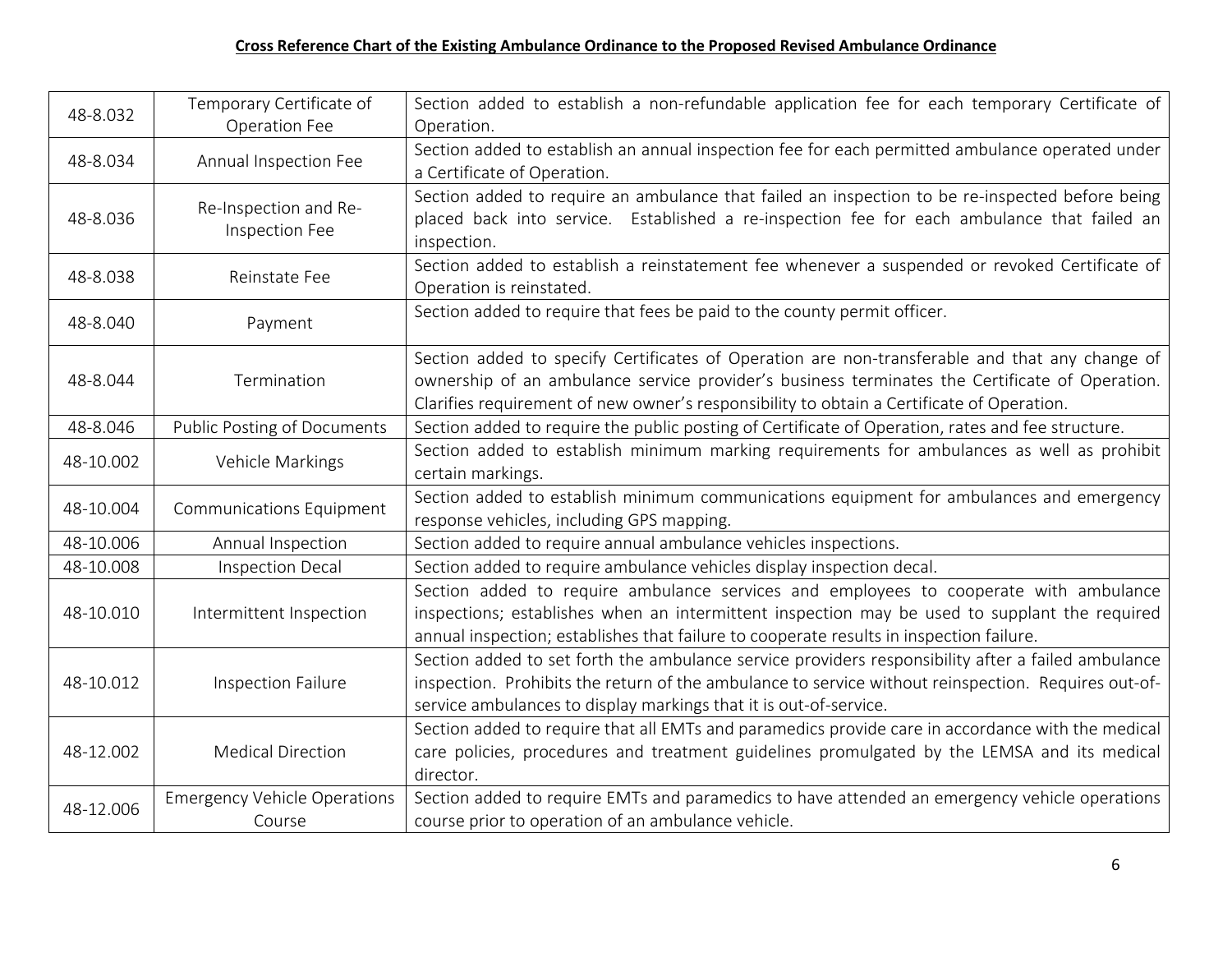|                            |                                                                                            | Section added to require ambulance personnel to carry on their person their identification and EMT      |
|----------------------------|--------------------------------------------------------------------------------------------|---------------------------------------------------------------------------------------------------------|
| 48-12.010                  | Personnel Inspections                                                                      | certificate/paramedic license and their medical examiner certificate; requires that personnel provide   |
|                            |                                                                                            | identification to permit officer is requested.                                                          |
| 48-18.002                  | Dispatching                                                                                | Section added to prohibit untrained person from receiving or dispatched calls for ambulance service.    |
| 48-14.004                  | Dispatcher Required                                                                        | Section added to require ambulance service providers to have dispatchers at all times.                  |
| 48-14.006                  | <b>Dispatcher Training</b>                                                                 | Section added to establish minimum requirements for dispatcher training.                                |
| 48-14.008                  | Electronic Communications                                                                  | Section added to require ambulance service providers to maintain a LEMSA designated                     |
|                            | System                                                                                     | communications system as a condition of issuance of a Certificate of Operation (i.e., ReddiNet).        |
| 48-15.002                  | Cost Recovery for EMT                                                                      | Section added to allow the LEMSA to recover costs of investigation in EMT misconduct cases where        |
|                            | Investigations                                                                             | an ALJ has upheld discipline; requires ALJ to hear evidence on LEMSA costs before issuing an award.     |
| 48-16.208                  | Remedies                                                                                   | Section added to allow County to pursue any other legal remedy in addition to those available under     |
|                            |                                                                                            | the ambulance ordinance.                                                                                |
|                            |                                                                                            | Section added to grant authority to permit officer to inspect records, equipment and supplies of        |
|                            | Inspections and Records                                                                    | personnel and ambulance service provider. Subsection added to require ambulance service provider        |
| 48-16.402                  |                                                                                            | to make all records available to permit officer at the ambulance service provider's place of business;  |
|                            |                                                                                            | requires ambulance service provider to allow copying at ambulance service provider's place of           |
|                            |                                                                                            | business.                                                                                               |
| 48-16.608<br>Reinstatement | Section added to establish requirements before a suspended Certificate of Operation may be |                                                                                                         |
|                            |                                                                                            | reinstated.                                                                                             |
| 48-16.612                  | Revocation                                                                                 | Section added to establish eligibility for re-application after revocation of Certificate of Operation. |
| 48-16.802                  | Administrative Fines                                                                       | Section added to conform division to County Ordinance Code with respect to administrative fines for     |
|                            |                                                                                            | violations of ambulance ordinance.                                                                      |
|                            | Administrative Fines - Notice<br>of Violation                                              | Section added to conform division to County Ordinance Code with respect to administrative fines for     |
| 48-16.804                  |                                                                                            | violations of ambulance ordinance. Section sets forth procedure for notice of violation and             |
|                            |                                                                                            | requirements to correct violation.                                                                      |
|                            | Administrative Fines - Notice                                                              | Section added to conform division to County Ordinance Code with respect to administrative fines for     |
| 48-16.806                  | of Fine                                                                                    | violations of ambulance ordinance. Section sets forth procedure for assessing fine and requirements     |
|                            |                                                                                            | for appeals.                                                                                            |
|                            |                                                                                            | Section added to conform division to County Ordinance Code with respect to administrative fines for     |
| 48-16.808                  | Final Administrative Order                                                                 | violations of ambulance ordinance. Section sets forth procedure as to when an administrative fine       |
|                            |                                                                                            | because a final administrative order.                                                                   |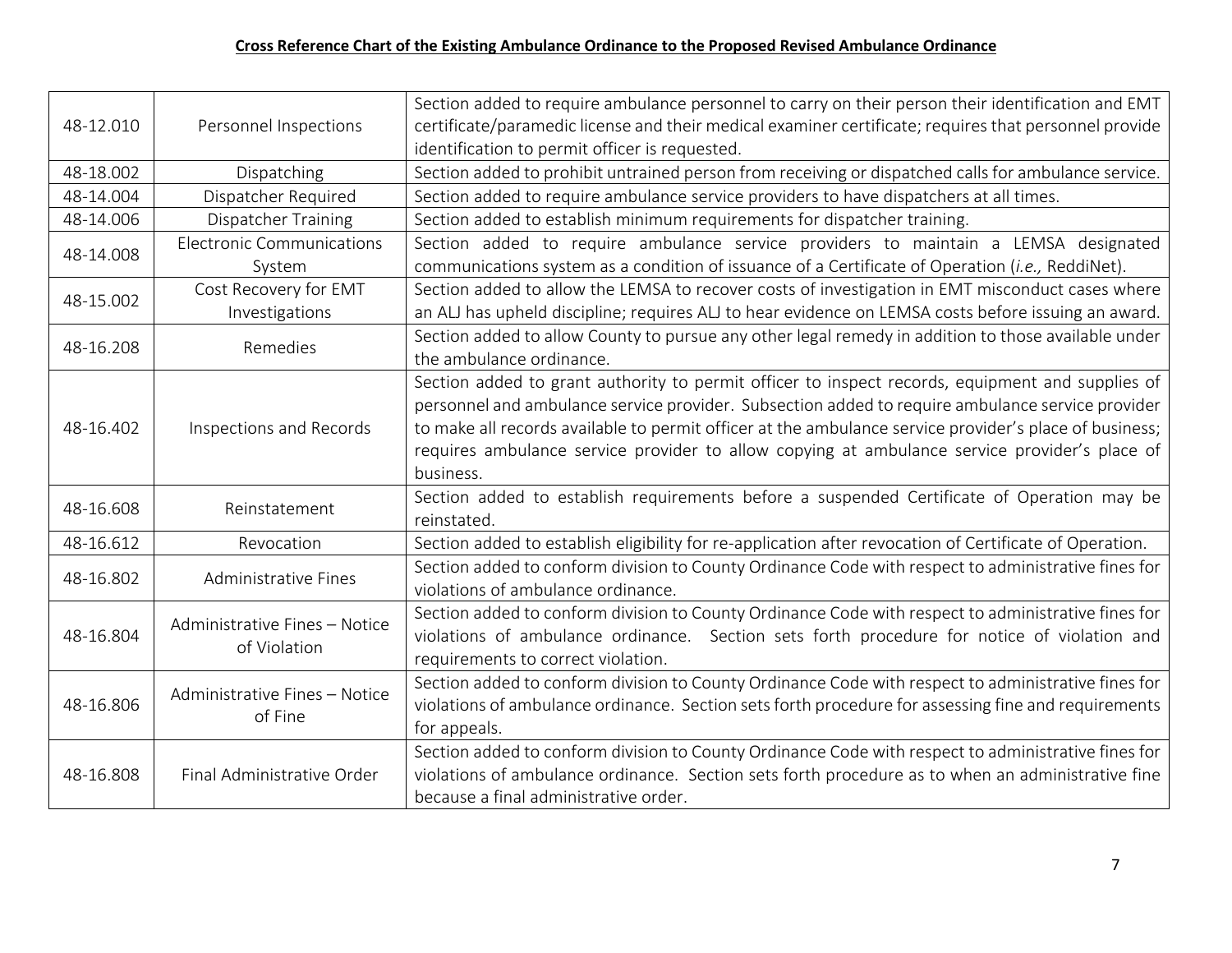| 48-16.810  | Payment of Fines                                                       | Section added to conform division to County Ordinance Code with respect to administrative fines for<br>violations of ambulance ordinance. Section sets forth procedures as to when and how fine must be<br>paid. |
|------------|------------------------------------------------------------------------|------------------------------------------------------------------------------------------------------------------------------------------------------------------------------------------------------------------|
| 48-16.812  | Collection                                                             | Section added to conform division to County Ordinance Code with respect to administrative fines for<br>violations of ambulance ordinance. Section sets forth collection procedures for administrative fines.     |
| 48-16.1202 | Service of Notice of Decision                                          | Section added to require Notice of Decisions to be served by U.S. mail or by personal service.                                                                                                                   |
| 48-16.1402 | Judicial Review                                                        | Section added to conform to law and authorize judicial review of a final administrative order.                                                                                                                   |
| 48-18.002  | Purpose - Special Event<br><b>Medical Standby Services</b>             | Section added to establish purpose of Special Event Medical Standby Service section.                                                                                                                             |
| 48-18.004  | Medical Standby Service -<br>Required                                  | Section added to require Medical Standby Service at special events designed to exceed 2000 persons.                                                                                                              |
| 48-18.006  | Special Event Medical Standby<br>Service Permit - Required             | Section added to require a permit for Medical Standby Services.                                                                                                                                                  |
| 48-18.808  | Application Form                                                       | Section added to require an application for Medical Standby Service permit.                                                                                                                                      |
| 48-18.010  | Application for Special Event<br>Medical Standby Service -<br>Required | Section added to set forth requirements for application for permit.                                                                                                                                              |
| 48-18.012  | Permit Fee                                                             | Section added to require fee for Medical Standby Permit.                                                                                                                                                         |
| 48-18.014  | Approval or Denial of Permit                                           | Section added to set forth requirements for approval or denial of Medical Standby Service permit.                                                                                                                |
| 48-18.016  | Appeal of Denial                                                       | Section added to set forth process and requirements for appeal of denial of Medical Standby Service<br>permit.                                                                                                   |
| 48-18.018  | <b>Transport of Patients</b>                                           | Section added to prohibit transport of patients by Medical Standby Service.                                                                                                                                      |
| 48-18.080  | Color Scheme and Uniforms                                              | Section added to prohibit color scheme, logo or uniform of Medical Standby Service from being the<br>same or similar color scheme of a fire department, fire protection district, or ambulance service.          |
| 48-18.026  | <b>Exemption from Special Event</b><br>Permit Requirement              | Section added to exempt holders of Certificate of Operation from Medical Standby Service Permit.                                                                                                                 |
| 48-18.028  | Compliance                                                             | Section added to require Medical Standby Service to comply with all other laws and regulations<br>where the event will be held.                                                                                  |
| 48-18.030  | Mutual Aid                                                             | Section added to require Medical Standby Service to make its staff and equipment available to aid<br>and assist LEMSA or public safety agency in the event of an emergency or disaster.                          |
| 48-20.002  | General Performance<br>Standards                                       | Section added to require ambulance service provider to adhere to general performance standards.                                                                                                                  |